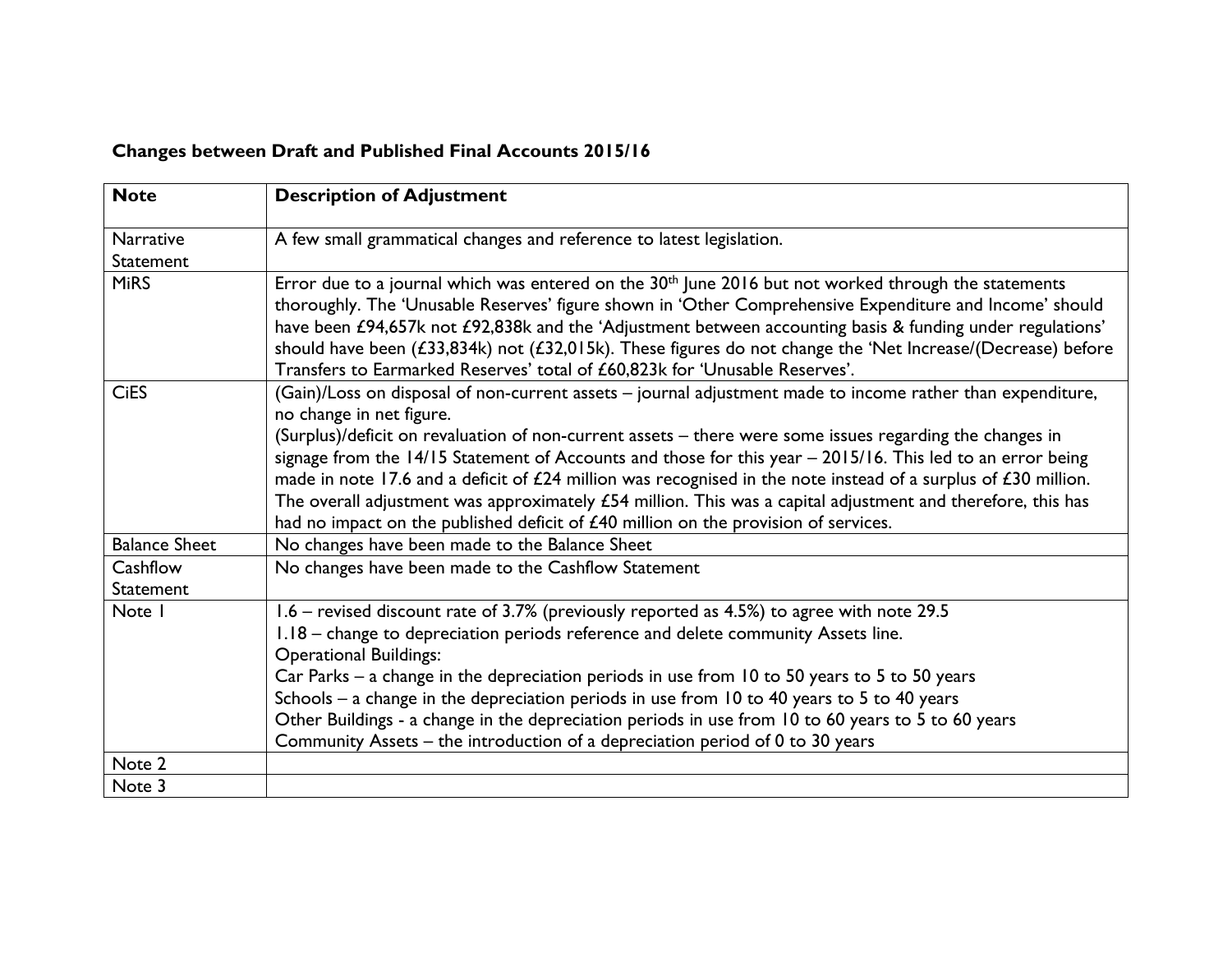| Note 4  |                                                                                                                                                                                                                                                                                                                                                                                                                                                                                                                                                                                                                     |
|---------|---------------------------------------------------------------------------------------------------------------------------------------------------------------------------------------------------------------------------------------------------------------------------------------------------------------------------------------------------------------------------------------------------------------------------------------------------------------------------------------------------------------------------------------------------------------------------------------------------------------------|
| Note 5  | A Post Balance Sheet note has been added to reflect the result of the referendum on 23 June 2016 for the<br>United Kingdom to leave the European Union as per the email recommendation from BDO                                                                                                                                                                                                                                                                                                                                                                                                                     |
| Note 6  | Last journal of £1,078k (undertaken on the $30th$ June 2016) not followed through on to 'Amounts of non-<br>current assets written off on disposal' of note 6 in 'General Fund Balance' and 'Movement in Unusable<br>Reserves' and therefore not followed through to the totals, figure should be £7,559k rather than £8,637k.                                                                                                                                                                                                                                                                                      |
| Note 7  |                                                                                                                                                                                                                                                                                                                                                                                                                                                                                                                                                                                                                     |
| Note 8  |                                                                                                                                                                                                                                                                                                                                                                                                                                                                                                                                                                                                                     |
| Note 9  | The figure of £136k shown in 'Other Land & Buildings' against 'Derecognition- disposals' has been moved to<br>'Other Movements in Cost or Valuation'.<br>There is an additional £994k of depreciation written out of 'Surplus Assets' to the Revaluation Reserve. This<br>increases the total 'Depreciation written out to the Revaluation Reserve' to £24,029k.                                                                                                                                                                                                                                                    |
| Note 10 |                                                                                                                                                                                                                                                                                                                                                                                                                                                                                                                                                                                                                     |
| Note 11 | 11.1 An error was identified in Technology Forge (the Council's Asset Management System). Note 11.1 should<br>have 'Net gains/losses from fair value adjustments' of only £8k and zero in transfers. The overall Balance as at<br>the 31 <sup>st</sup> March of £63,018k is unchanged.<br>11.4 The 'Closing Balance' figure of £3,427k should have been split between 'Transfers into Level 3' of £2,969k<br>and 'Total gains/(losses) for the period included in the Surplus or Deficit on the Provision of Services resulting<br>from changes in fair value' of £458k. The 'Closing Balance' figure is unchanged. |
| Note 12 |                                                                                                                                                                                                                                                                                                                                                                                                                                                                                                                                                                                                                     |
| Note 13 | 13.4 Under 'Market risk: price risk' two paragraphs have been added in reference to the pooled property fund<br>and pooled equity funds. This is to reflect the Councils maximum exposure to price risk and the effect of a 5%<br>rise or fall in either property or share price.                                                                                                                                                                                                                                                                                                                                   |
| Note 14 |                                                                                                                                                                                                                                                                                                                                                                                                                                                                                                                                                                                                                     |
| Note 15 |                                                                                                                                                                                                                                                                                                                                                                                                                                                                                                                                                                                                                     |
| Note 16 | Additional sentence regarding business rate appeals included in other provisions.<br>Short / Long Term split not matching to BS. Short Term Note $16 = \text{\textsterling}1.812m$ , BS = £2.276m. Long Term<br>Note 16 = £10.950m, BS = £10.485m. The note is only showing insurance as a long / short term split and<br>doesn't include Landfill Provision. Note 16 has been updated.                                                                                                                                                                                                                             |
| Note 17 | 17.3 'Integrated Finance Reserve' and 'Other PCC Earmarked Reserves' incorrect 'Balance as at 31 March                                                                                                                                                                                                                                                                                                                                                                                                                                                                                                              |